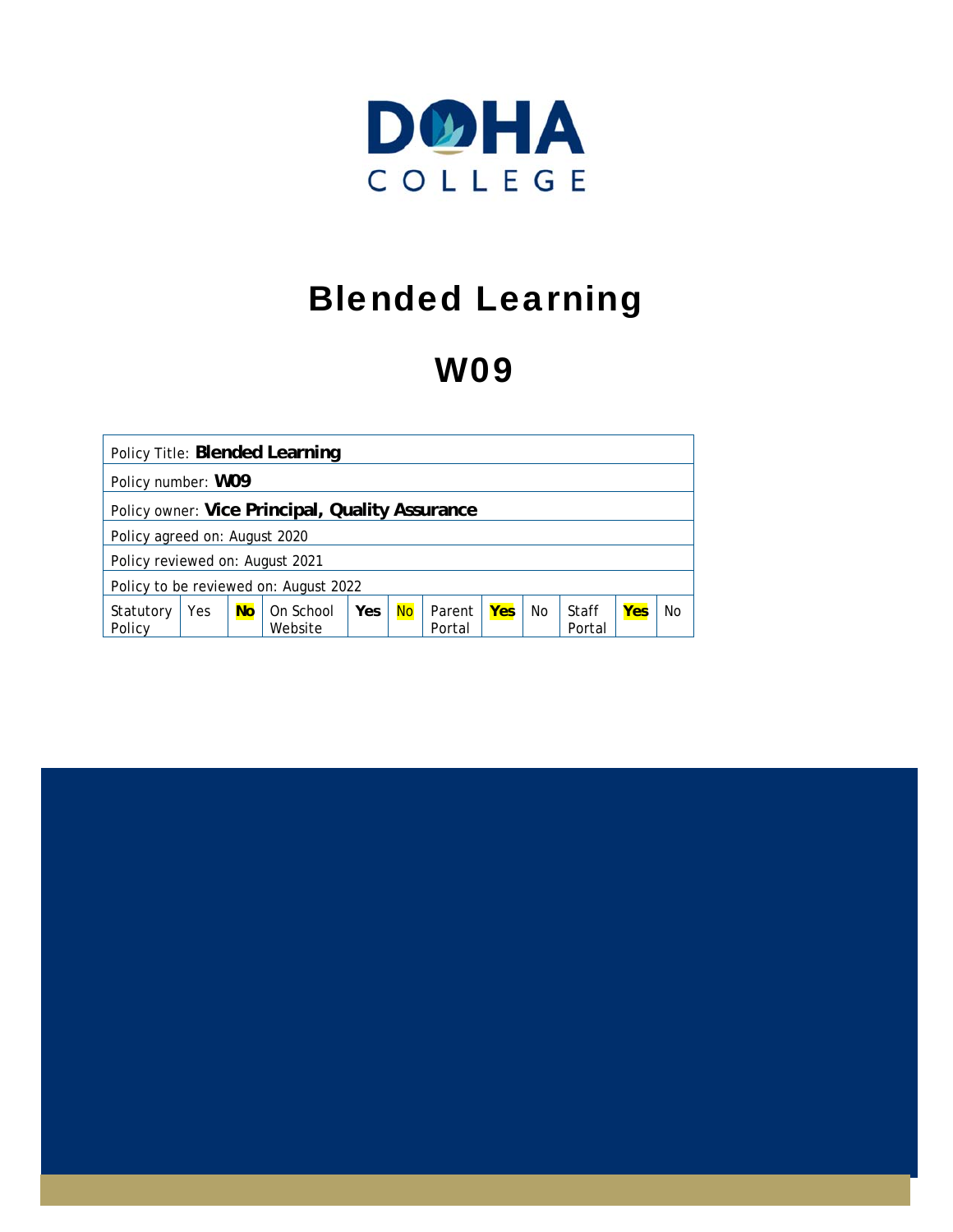

# **CONTENTS**

| Overview                                         | 3              |
|--------------------------------------------------|----------------|
| Video-conferencing                               | 3              |
| Safeguarding Advice                              | 3              |
| <b>General Expectations</b>                      | 4              |
| <b>PRIMARY</b>                                   | 5              |
| <b>SECONDARY</b>                                 | 5              |
| FIREFLY TASK SETTING                             | 5              |
| <b>LEARNING SUPPORT</b>                          |                |
| <b>ABSENCES</b>                                  |                |
| Roles and Responsibilities                       | $\overline{7}$ |
| LEADERSHIP TEAM (INCLUDING DEPUTY HEAD TEACHERS) | $\overline{7}$ |
| ASSISTANT HEAD TEACHERS                          | $\overline{7}$ |
| HEAD OF FACULTY/DEPARTMENT/YEAR                  | 8              |
| <b>HEAD OF LEARNING SUPPORT</b>                  | 8              |
| FORM TUTORS/CLASS TEACHERS                       | 8              |
| Additional DC Approved Resources:                | 8              |
| Record of revisions to policy                    | 8              |

Reference Number: W09 Page 2 of 10

Blended Learning **Blended Learning Effective Date: August 2020**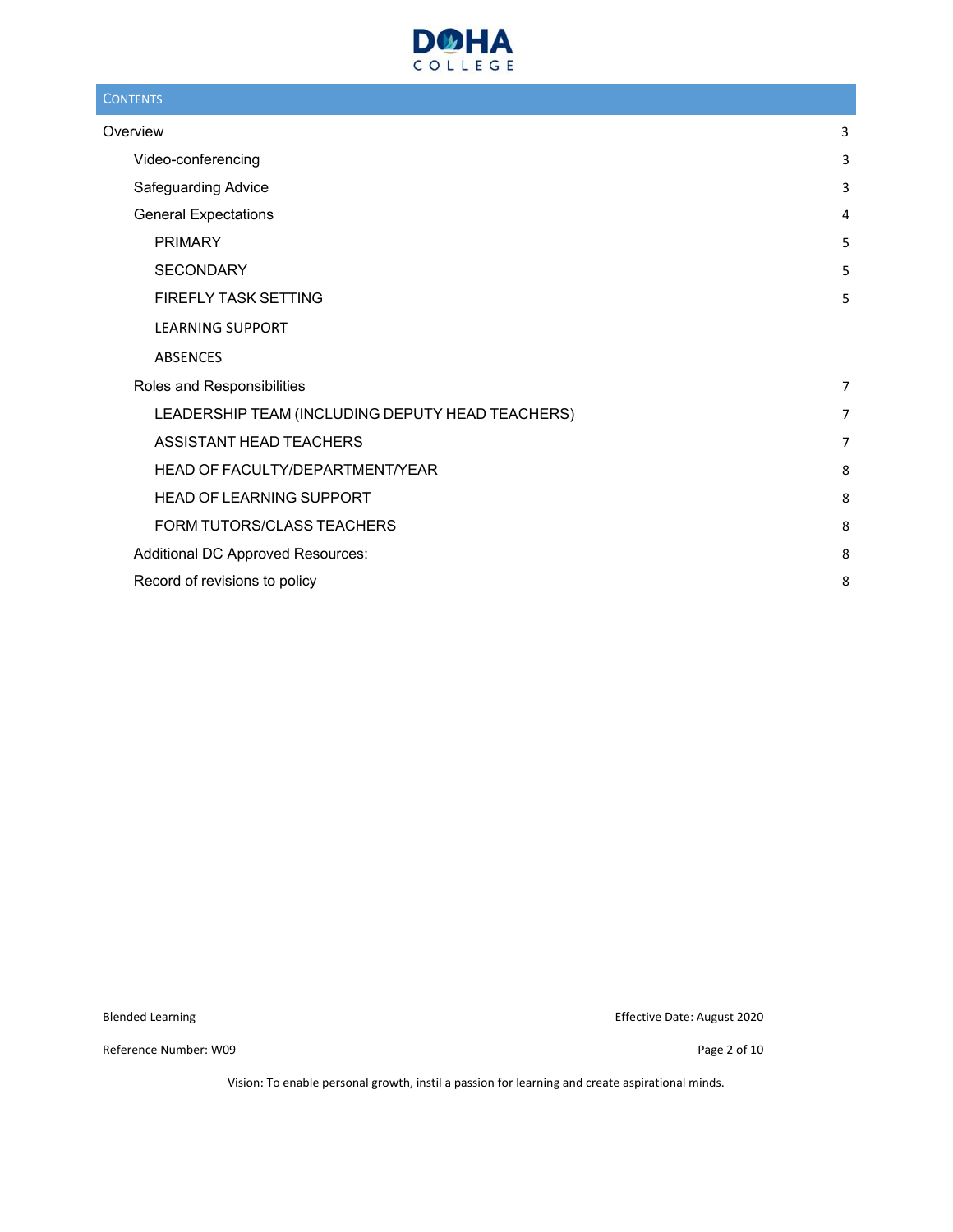

# BLENDED LEARNING

#### **OVERVIEW**

The policy covers educational provision for blended learning. Blended learning is the style of education adopted to allow for the Ministry of Education and Higher Education precautionary measures to be implemented. It is a combination of traditional live face-to-face teaching and home learning. Home learning may include but is not limited to electronic learning.

The policy outlines the requirements that Doha College expects should be met by staff when delivering this provision.

Doha College's approach to blended learning begins with the assertion that the learning experiences teachers design when teaching face-to-face cannot be replicated at home. Therefore, the learning experiences for each of the two learning styles will be different. In general, face-to-face teaching time will be used to deliver mostly new learning curriculum content, meet the pastoral needs of our students, and access equipment and resources not readily available at home.

Doha College deliberately uses the term 'home learning' rather than the remote learning Home learning, the learning that will take place during the times that students are not on site, will be aimed at providing practice, application and consolidation opportunities, independent study, and reflection time.

#### VIDEO-CONFERENCING

There may, on occasions, be a need for video conferencing to be used. This is predominantly used for remote learners who are unable to attend school in person. To do this staff will schedule a meeting via Zoom with the students and a link will be sent for them to join. We strongly recommend that students who use a device that is not their school iPad, during home learning, that you download the Zoom app. This will provide you with full functionality and a higher speed than the web version.

# SAFEGUARDING ADVICE

# **Below is some guidance for staff should you set up a conference call with students:**

- 1. Ensure all conferences are pre-arranged between students beforehand at appropriate times.
- 2. Staff must use a virtual background, as approved by Doha College, or video with a plain background.
- 3. Staff must use our agreed channels of communication; Portal (Firefly), Google, Class Dojo (for Primary) and Zoom.

Blended Learning **Blended Learning Effective Date: August 2020** 

Reference Number: W09 Page 3 of 10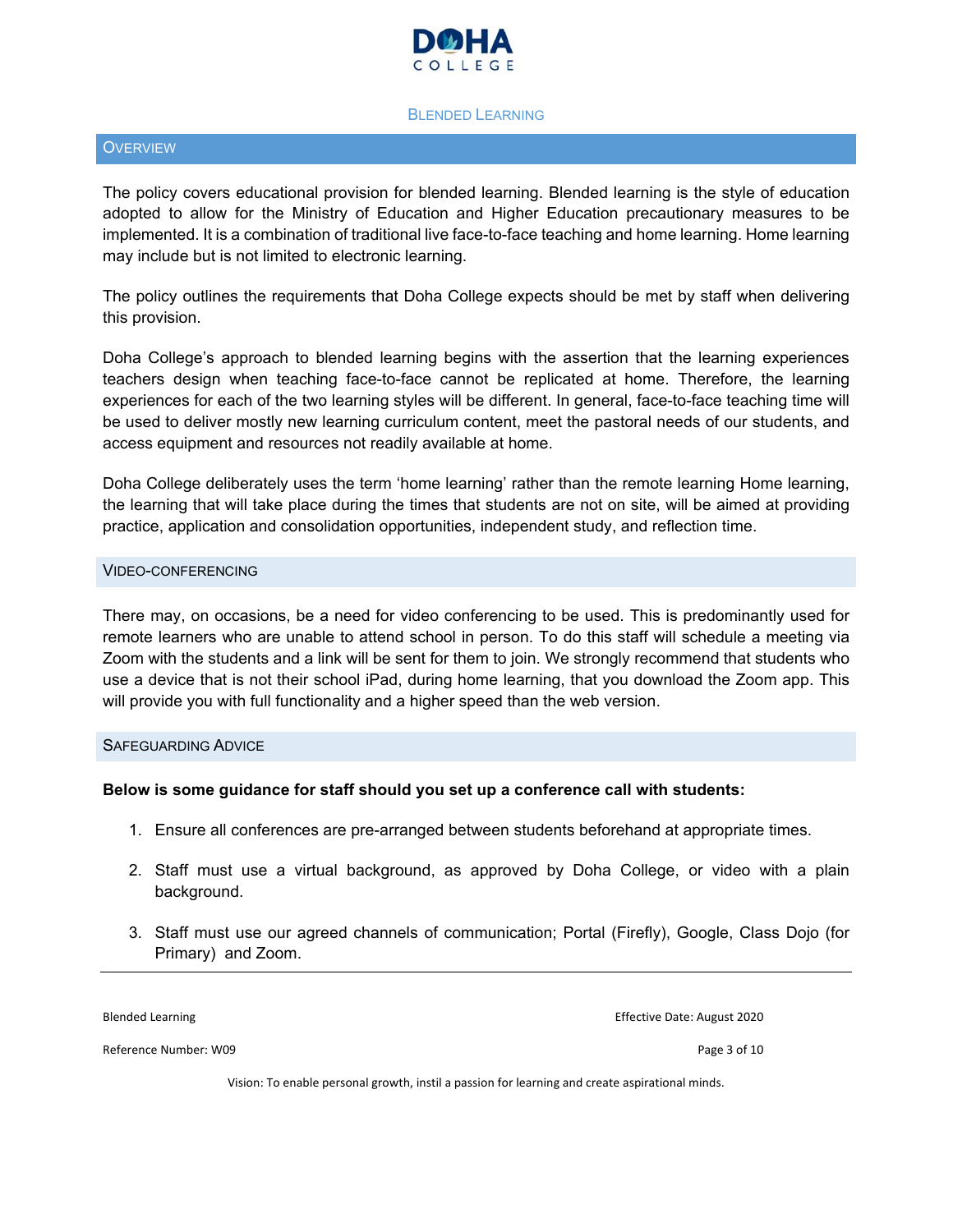

- 4. Staff must be dressed in business attire for any video recording or live teaching.
- 5. Staff should maintain the same professional, caring interaction that they would in the face-to-face school environment.
- 6. Staff must follow normal rules of social media use absolutely no contact with students outside of Firefly, email or DC approved platforms, such as Zoom, Google, Class Dojo etc.
- 7. If a student seems in any way distressed or anything unusual is observed, staff should confidentially report this to the Designated Safeguarding Lead, through CPOMS.
- 8. All sessions must be recorded. These can be automatically recorded to the cloud. All recordings must then be uploaded to the 'Recordings' drive in Google Shared Drive.

# GENERAL EXPECTATIONS

# **Staff should also ensure that students are made aware of and follow the procedures below:**

- 1. Students should choose an appropriate place to sit for the conference (e.g. ideally their desk or dining room table – quiet and private but not overly personal).
- 2. Students should be dressed appropriately (e.g. no pyjamas, shoulders covered).
- 3. Students should maintain appropriate behaviour and respectful interactions with staff and other students, just as they would in person.
- 4. Students should not be messaging or communicating with other students on other social media or platforms during lessons.

# **So that there is continuity across the school, we expect that all staff members do the following:**

- All teachers will use Google Classroom (and ClassDojo for Primary) to publish and share resources and set tasks. They may link to other online resources.
- Teachers will mark work completed during home learning in their next live face to face lesson or electronically as deemed appropriate. Any home learning work not submitted on the due date will be followed up by the class/subject teacher. Absence from home or live face-to-face learning due to illness or other reasons, covered in our attendance policy, should be dealt with on a case by case basis.

Reference Number: W09 **Details** and the extent of the extent of the extent of the extent of the extent of the extent of the extent of the extent of the extent of the extent of the extent of the extent of the extent of the

Blended Learning **Blended Learning Effective Date: August 2020**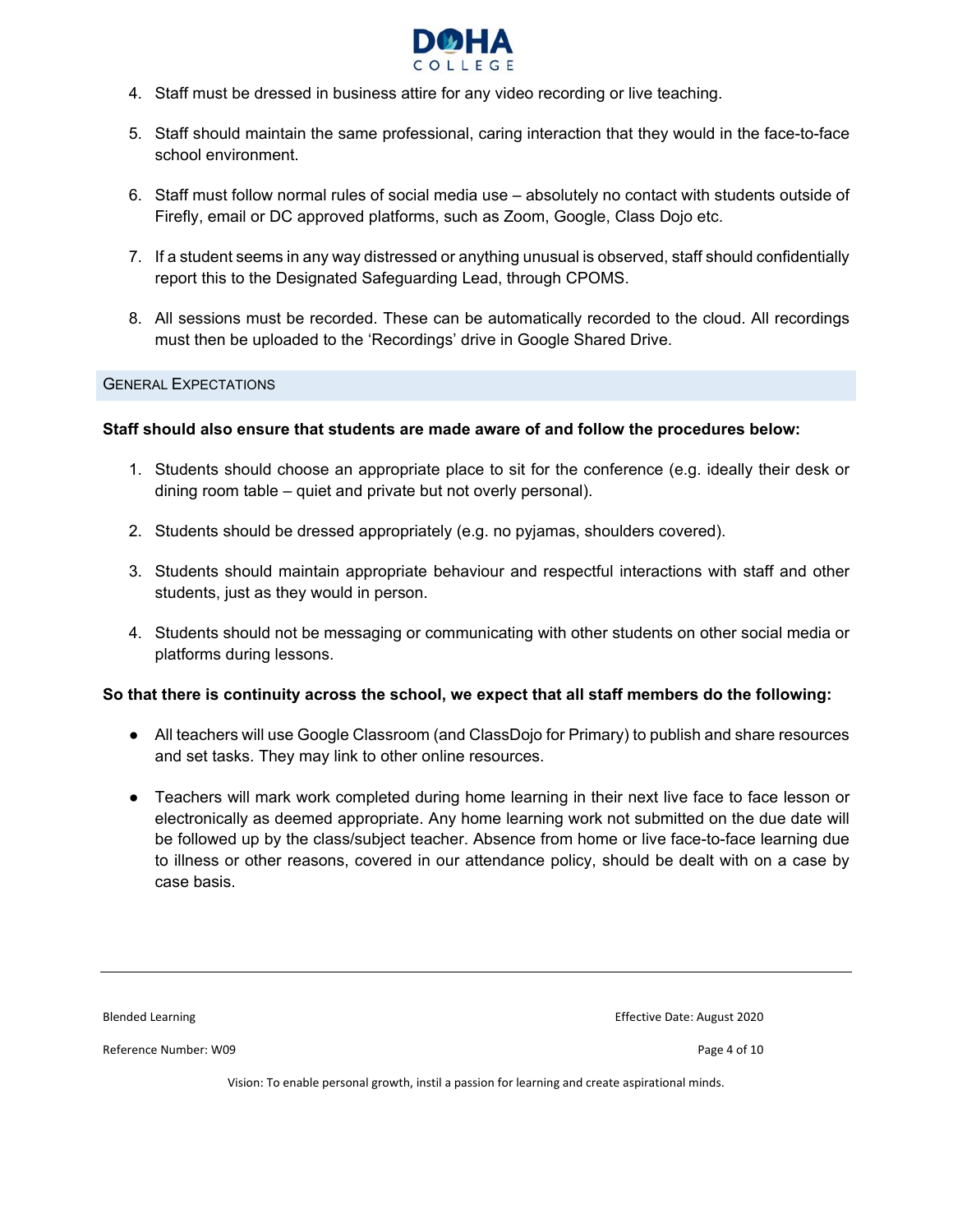

● Any books being marked must be done so on site and ideally within the lesson the student is in. Staff need to ensure they are following appropriate hygiene practices such as handwashing at regular intervals when marking books.

# PRIMARY

- Home learning work, where electronic, to be set on Google Classroom with links uploaded to Class Dojo where necessary. .
- Any pre-recorded videos from Class Dojo to be uploaded on Google Classroom.
- Feedback to be provided to students upon their next live face to face lesson.

# **SECONDARY**

- Every period of home learning should have an accompanying task in Google Classroom.
- Key Stage 4 and 5 students may be given verbal instructions regarding the work required during home learning.

# LEARNING SUPPORT

● Additional learning support will be provided in line with all current practice. This will be decided based on the needs of an individual or groups and will take into consideration the most appropriate time to take place whilst maintaining the COVID-19 precautionary measures in place.

# **ABSENCES**

# STUDENT ABSENCES

- Remote learning will be available for the following:
	- Students who are overseas and unable to enter the country
	- Students who are quarantining (but are well enough to attend school remotely)
	- Students who have submitted a Chronic Disease certificate that exempts them from being in school
- Remote learning may also be available for the following:
	- Students who have been requested to stay at home as part of our COVID-19 protocols
- Remote learning will not ordinarily be available for:
	- students that are absent from school due to being unwell.
		- Students who have had to travel during term time

Blended Learning **Blended Learning Effective Date: August 2020** 

Reference Number: W09 **Details and COVID-200** Page 5 of 10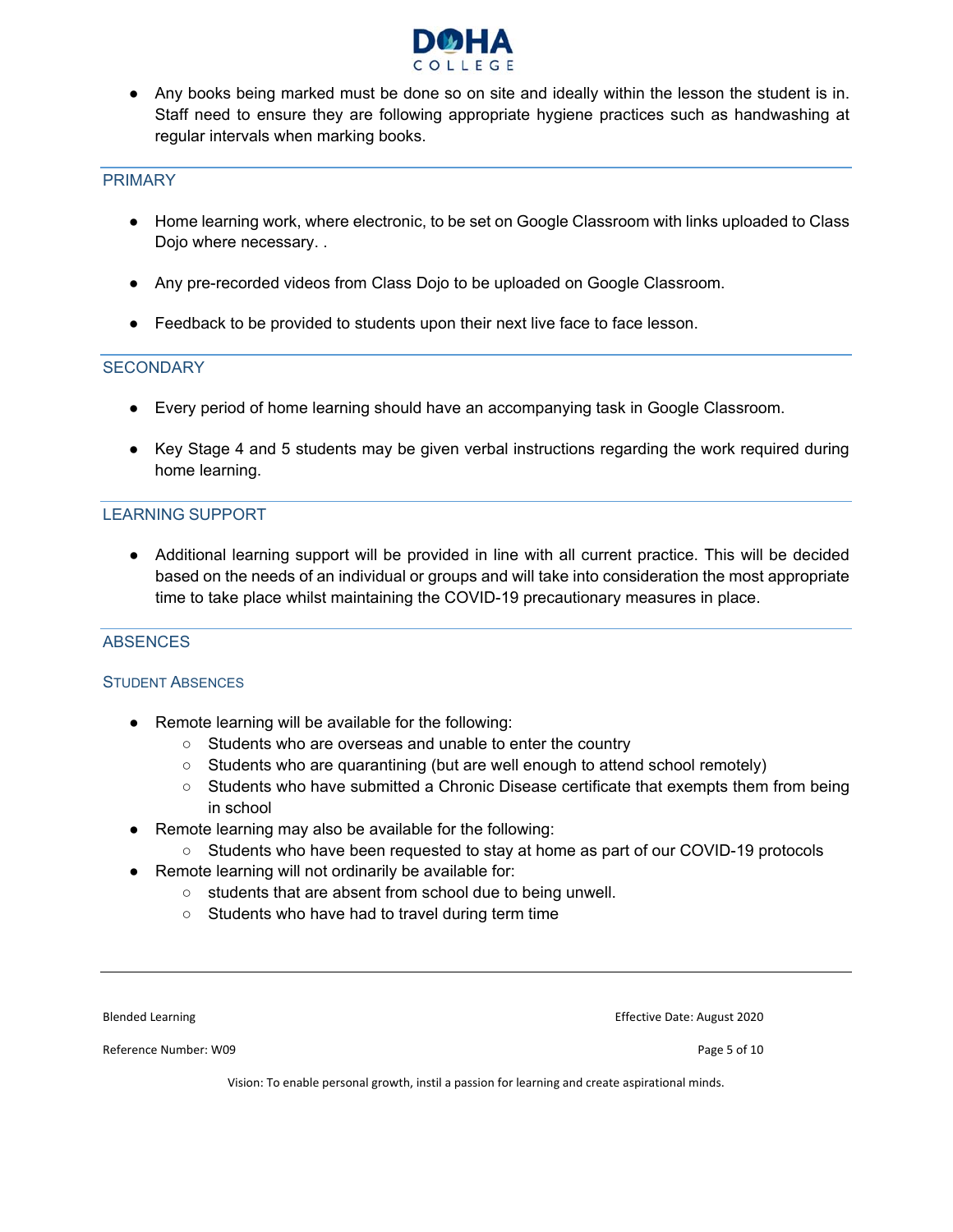

Any extenuating circumstances that contradict the above should be discussed with the Vice Principal - Teaching & Learning.

# GOOGLE CLASSROOM (YEAR 3 UPWARDS)

# **PLEASE NOTE THAT THE CLASSES IN GOOGLE CLASSROOM CANNOT BE REGROUPED FOR THE A AND B BLENDED LEARNING GROUPS AND THEREFORE TASKS WILL NEED TO CLEARLY IDENTIFY WHO THEY ARE FOR.**

# TASK SETTING

# **Organising your Google Classroom for consistency:**

- All classes have been set up by the IT team and students have been preloaded. The name of the class will be formatted: year/group/subject/ - 2021-2022 (e.g 13AEn1 - 2021-2022)
- Please do not rename classes.
- Once you have selected your classes, add a topic for each half term and name it: subject/topic name/term (e.g English Macbeth Term 1.1)
- You may have more than one topic per term if this is the case, then add a second topic, but still name it with the correct term (e.g English Descriptive Writing Term 1.1)
- Once the topic has been created, then add a new assignment for every lesson this will replace the task setting in Firefly.
- Please create a title for every lesson in the same way we did with Firefly: Group A (29.8.21) and Group B (30.8.21) Period 3 – Complete Ex63
- You should add more detail in the "instructions box"
- Always add the due date as the Group B day (parents will see the deadline)
- Add a score if necessary though scores are recorded all year and can be helpful with report writing and data collection.
- Ensure you assign the lesson to the correct topic, so that it can be located easily.
- Click the "check plagiarism" box if needed.
- The latest assignment always appears at the top, making it easier for students to see.
- If you are adding a worksheet or resource make sure you click "make a copy for all students" if you want them to have a private copy (otherwise they will all collaborate on one document).
- Topics can be archived after completion this hides the work but does not delete resources (you can restore anytime you wish)

# **Setting assignments for every lesson or a series of lessons:**

● The assignment should not be set until it is between 12:30pm and 5:00pm on the day of Group B being in live face-to-face teaching.

Blended Learning **Blended Learning Effective Date: August 2020** 

Reference Number: W09 **Details and COVID-Reference Number: W09** Page 6 of 10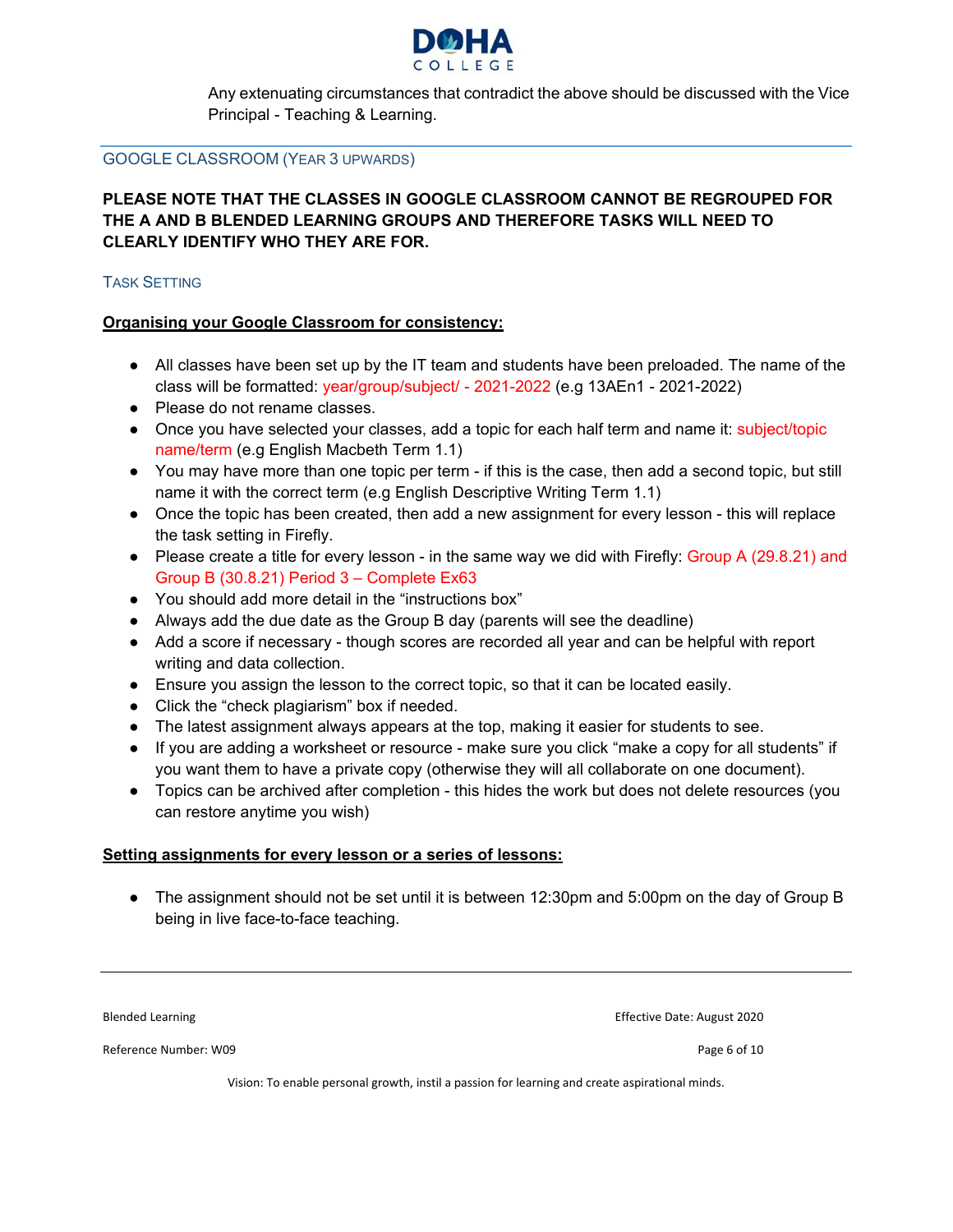

- If you wish to prepare assignments in advance they can be saved as a draft or they can be scheduled to appear at a certain time.
- All assignments and deadlines will be available to parents as an email, as we have turned on *Guardian Summaries* however, they will not be able to see their children's work.
- If you are setting work that will cover more than one lesson at a time (e.g. project work) the initial assignment set must be followed up with a daily assignment (with deadline) reminding students of the work required for that particular day.
- Setting a series of lessons means that we should refer to is as: Lesson 1 of 3 for example when naming the task: e.g. Group A (29.8.21) and Group B (30.8.21) – Period 3 – Complete Ex63 – Lesson 1 of 3
- Please remind ALL students to click "turn it in" once they have completed the work or their work will appear as "missing".
- Some students may have difficulty typing directly onto the document and often use a pen over the top of a PDF - try to encourage them to avoid doing this as it means you cannot add comments on their work - to resolve this, they need to save the document in their drive and reupload it.

The list above is our minimum expectation of what we need to offer students. There is a list below of other resources that you may choose to use with your classes, especially those in examination classes. How you use these alternatives is up to you.

# ROLES AND RESPONSIBILITIES

# LEADERSHIP TEAM (INCLUDING DEPUTY HEAD TEACHERS)

- Oversee the Quality Assurance processes and ensure continuity across all classes.
- Liaise and provide support and guidance to teams.
- Provide whole school contact and systematic communication to parents and students.
- Monitor the wellbeing of staff.

# ASSISTANT HEAD TEACHERS

- Work with Heads of Year/Class teachers to oversee student engagement with both models within blended learning particularly home learning, intervening and escalating as appropriate if expectations are not being met.
- Check in regularly with staff members to ensure there are no issues either pastorally or academically with students.

Blended Learning **Blended Learning Effective Date: August 2020** 

Reference Number: W09 **Details and COVID-Reference Number: W09** Page 7 of 10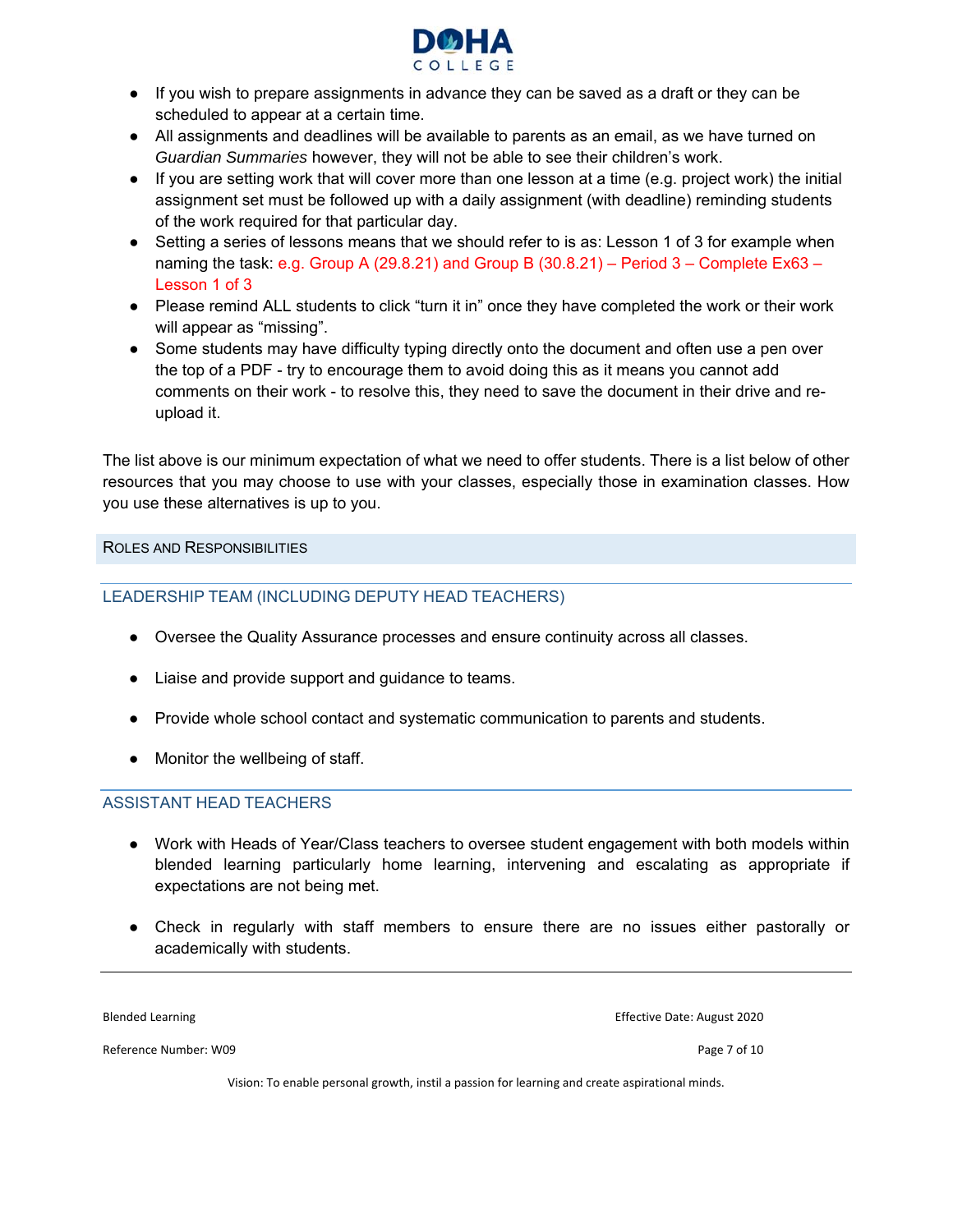

● Monitor the wellbeing of staff within their departments/areas.

# HEAD OF FACULTY/DEPARTMENT/YEAR

- Access all learning set for students so that they can oversee the consistency and quality of work being set and should ensure that it is updated as regularly as outlined in the expectations.
- Regularly check in with their teams to ensure consistency in their approaches and pick up on any areas of concern.
- Provide support to colleagues in their team to ensure that work is provided as required and in line with expectations.
- Monitor the wellbeing of staff within their faculty/departments/year group.

# HEAD OF LEARNING SUPPORT

- Connect with parents of students on the SEND register to check how they are coping with the home learning.
- Collaborate with teachers to make modifications to assignments/work set (personalise learning).
- Head of Learning Support will coordinate with Learning Support Assistants to send out daily words of encouragement, guidance, and social-emotional support to keep students motivated.
- Coordinate with Learning Support Assistants to schedule face to face conference calls to add an additional layer of support to complete assignments (make sure students aren't struggling)
- Monitor the wellbeing of staff within their department.

# FORM TUTORS/CLASS TEACHERS

- Contact your students as directed by your Head of Year/Assistant Head to get feedback on their wellbeing, academic progress and any other issues that they raise.
- Liaise with your HOY and/or Assistant head to share any concerns about your students.

# ADDITIONAL DC APPROVED RESOURCES:

- GCSE Pod
- Century Tech Al

Blended Learning **Effective Date: August 2020** 

Reference Number: W09 **Details and COVID-200** Page 8 of 10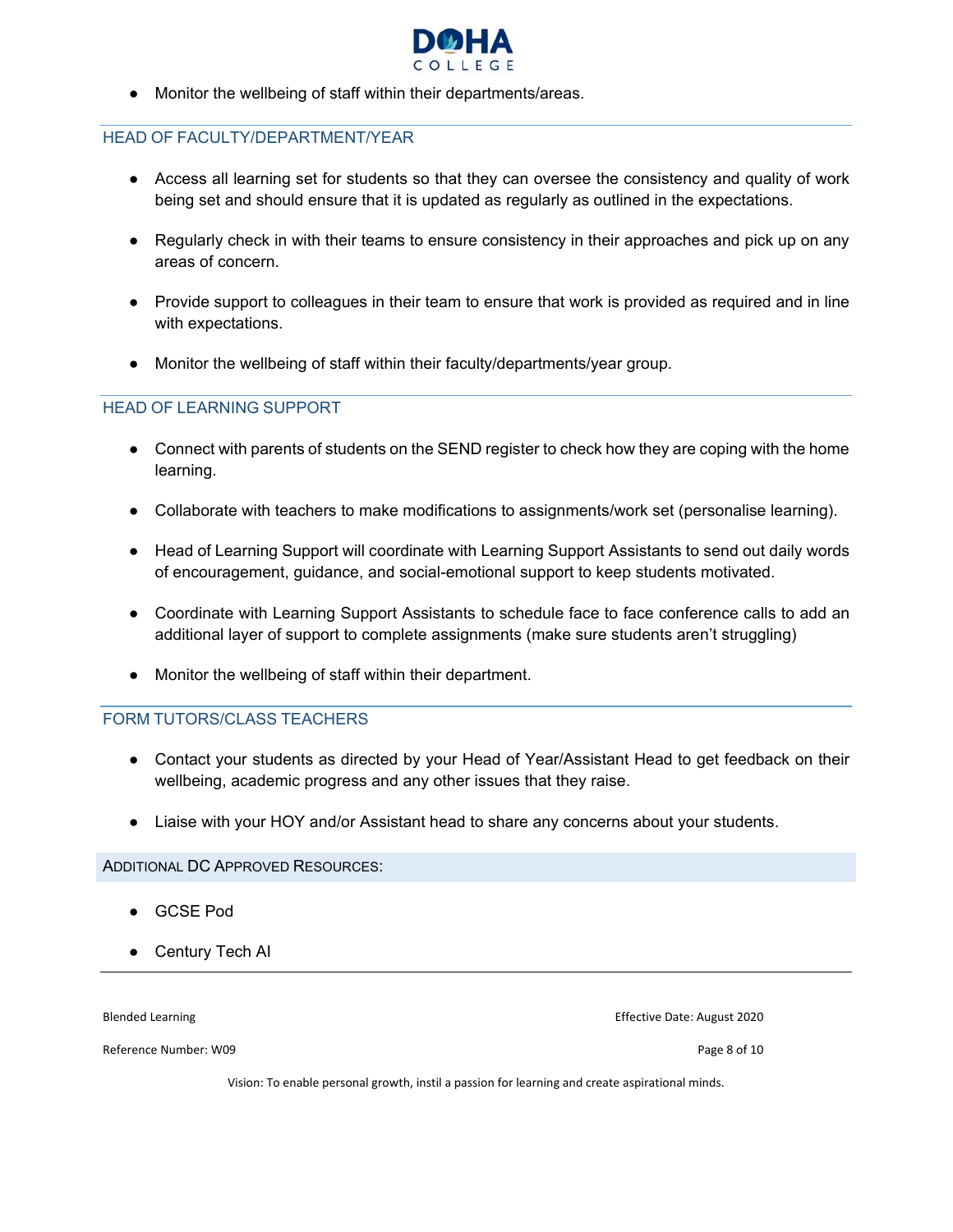

- Class Dojo
- Education City

RECORD OF REVISIONS TO POLICY

| <b>Revision Date</b> | <b>Description</b>                                    | <b>Sections Affected</b> |
|----------------------|-------------------------------------------------------|--------------------------|
| 19.11.2020           | additional sections added                             | Learning support         |
|                      |                                                       | Absences                 |
| 18.08.2021           | Updates throughout in line<br>with current procedures |                          |
|                      |                                                       |                          |

Reference Number: W09 Page 9 of 10

Blended Learning **Blended Learning Effective Date: August 2020**